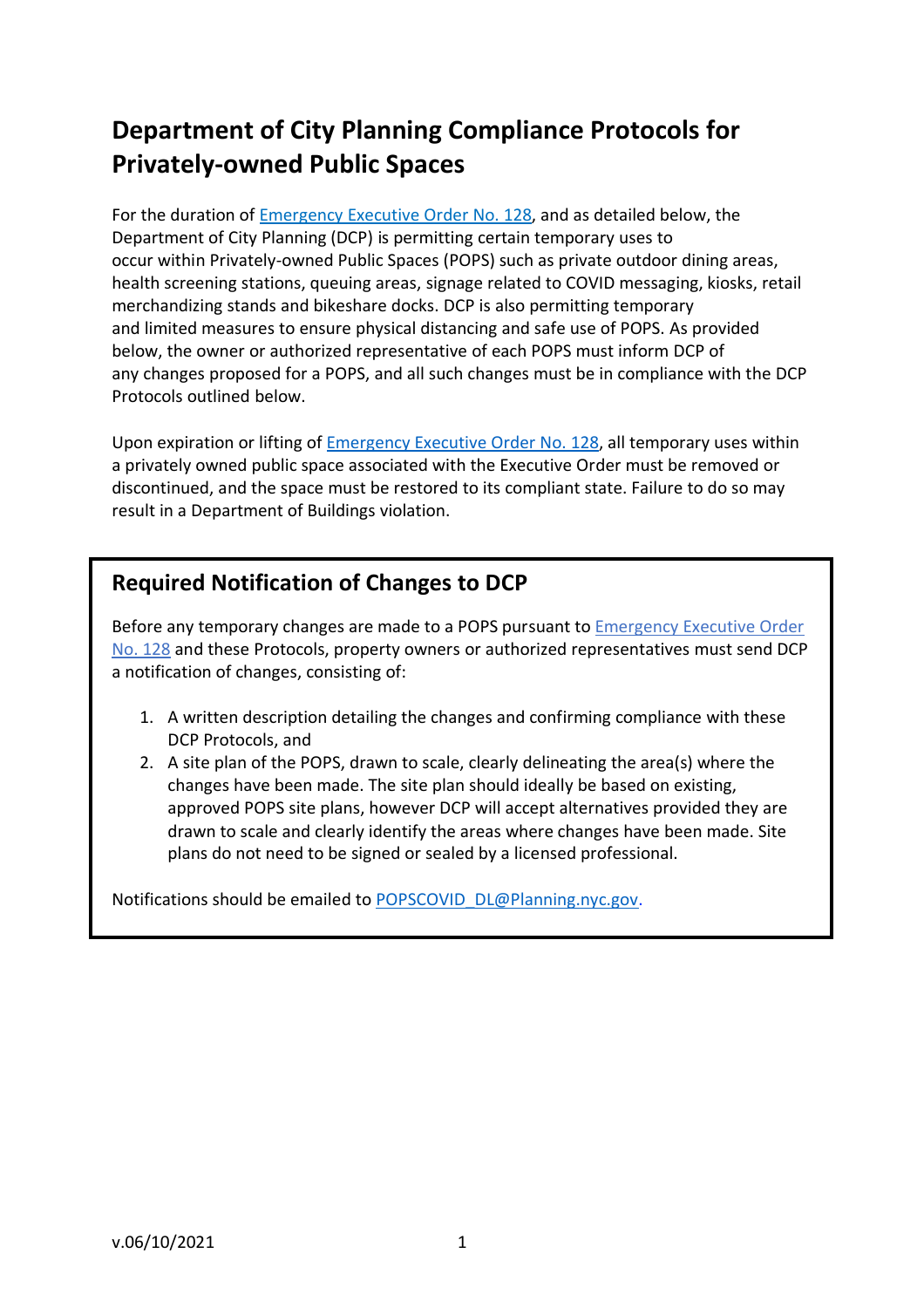## **Hours of Operation**

#### **Outdoor and open-air POPS**

All outdoor and open-air POPS are required to remain open for their approved hours of public access.

POPS remain critically important for all New Yorker's access to open space, fresh air, and areas of respite in the densest parts of the city during this time. Many provide additional circulation space adjacent to sidewalks, allowing pedestrians to practice safe physical distancing.

### **Indoor and enclosed POPS**

From July 1st, 2021 onwards, indoor POPS are required to remain open for their approved hours of public access. However, owners or managers of indoor POPS may reduce required amenities in compliance with the provisions below regarding "Reduction of Required Amenities".

All indoor POPS must continue to provide any required access to subway connections, through-block connections, or connection, if it is the sole connection, to a lawfully open and operating business.

## **COVID-19-related Signage**

Additional signage is permitted within the POPS related to COVID-19 messaging to remind users to follow current health guidance and executive orders. Signs are also permitted to describe any cleaning protocols occurring within the POPS. All public health and safety information provided on signs must be consistent with State and City guidelines. Signs may not assign or detail responsibility for health risks nor assess the possibility of contracting COVID-19 related to use of POPS.

### **Reduction of Required Amenities**

#### **Fixed Seating**

All required fixed seating must physically remain in all POPS, but the amount of seating may be reduced as detailed below. Temporary restrictions can be achieved by using bright tape and/or signage to promote physical distancing and remind users to adhere to such rules while within the space.

The following protocols apply:

- Up to 50% of required fixed seating may be restricted through the use of tape or signage to notify users.
- Physical barriers that obstruct seating are not permitted.
- Entire clusters of fixed seating may not be restricted. For example, an entire bench may not be taped as closed.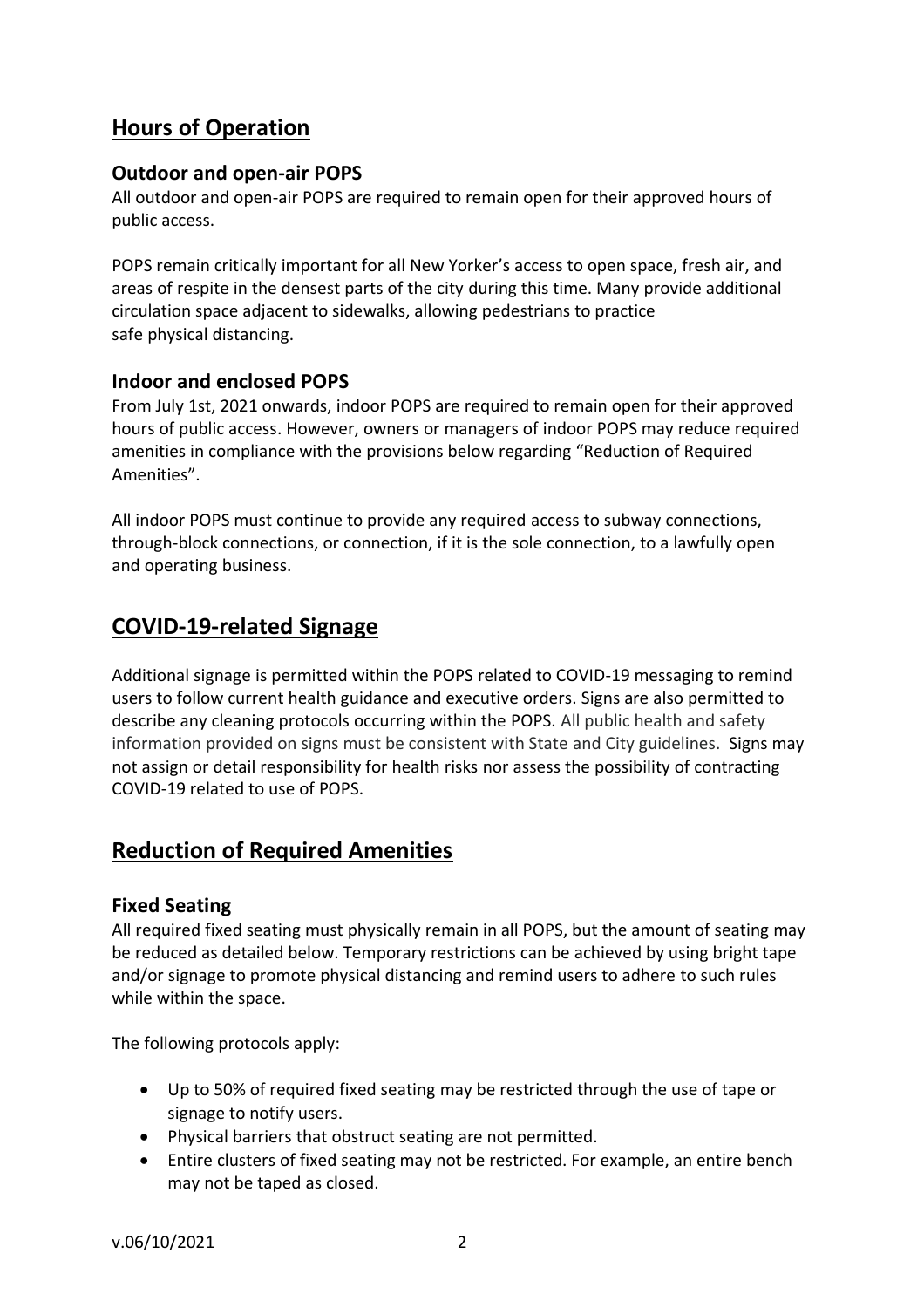#### **Permitted**



#### **Not permitted**



Image credit: [https://www.instagram.com/tape\\_measures/](https://www.instagram.com/tape_measures/)

#### **Movable Tables and Chairs**

All required movable tables and chairs must continue to be provided and accessible. They are permitted to be relocated within POPS areas not specified on approved plans to allow for physical distancing. They should not be located within five feet of any building entrance, or within any required circulation paths.

#### **Drinking Fountains**

Drinking fountains shall be operable and accessible unless otherwise restricted by Department of Parks and Recreation and /or the Department of Health and Mental Hygiene guidelines.

#### **Play Areas**

Play areas and playgrounds shall be open and accessible unless otherwise restricted by Department of Parks and Recreation and /or the Department of Health and Mental Hygiene guidelines.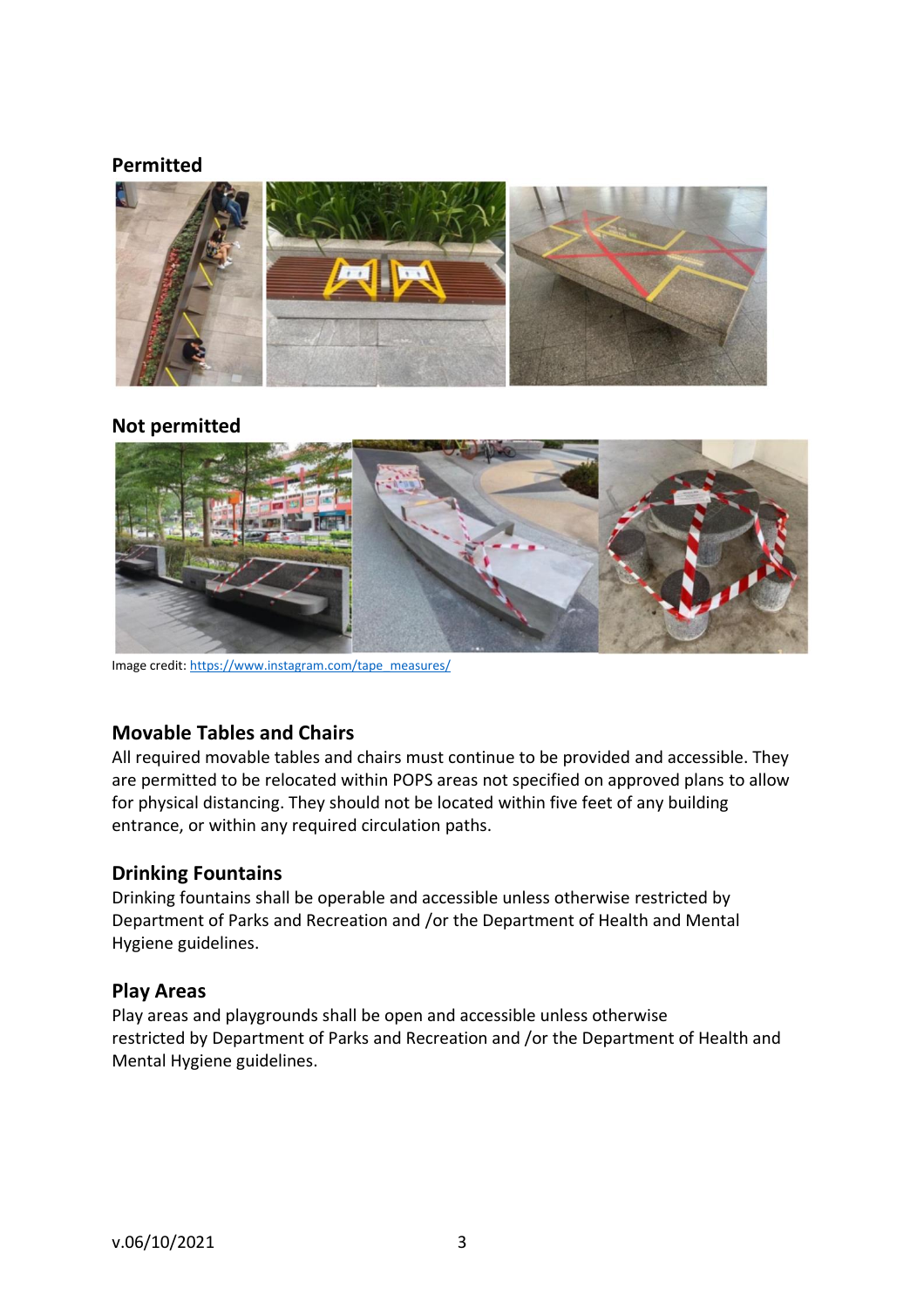## **Restaurants, Cafes and Retail Establishments Adjacent to POPS**

#### **Private Outdoor and Indoor Dining Areas**

Restaurants and cafés may expand into adjacent POPS to increase seating capacity for the duration of the emergency order, as detailed below.

The following protocols apply to both private outdoor and indoor dining areas in POPS:

- The dining area should be located directly adjacent to the restaurant, café, or other serving establishment.
- One dining area is permitted per restaurant, café or serving establishment.
- The total area dedicated to dining in each POPS shall not exceed the amount detailed below:
	- o For POPS without Open Air Café certification pursuant to ZR 37-73: 20% of the total area of the POPS;
	- o For POPS with an Open Air Café certification pursuant to ZR 37-73: 30% of the total area of the POPS;
- If multiple dining areas are located within a POPS, the aggregate of all dining areas within the POPS shall not exceed the applicable maximum percentage (20% or 30%) of the total POPS area.
- The dining area must not obstruct any required circulation paths.
- No furnishings are permitted within 5 feet of building entrances that are not associated with the restaurant, café or other serving establishment.
- The dining area may contain temporary, substantially transparent, easily movable barriers to delineate the dining area.
- The dining area may contain temporary shade structures, such as umbrellas.

In addition, the following protocols apply to private outdoor dining areas in POPS:

- Outdoor dining areas may be in operation in compliance with State and City requirements.
- Outdoor dining areas may contain heat lamps.
- Outdoor dining areas may contain temporary dining enclosures.
- Outdoor dining areas must not block standpipes or siamese connections.
- The dining area must not occupy more than 1/3 of any street frontage, if located along the street edge, except for dining areas in Arcades, Sidewalk Widenings, Pedestrian Circulation Spaces, and Plazas with a depth of 10 feet or less as measured perpendicular from the street line.
- For Arcades, Sidewalk Widenings, Pedestrian Circulation Spaces, and Plazas with a depth of 10 feet or less as measured perpendicular from the street line: outdoor dining areas may occupy such areas without limitation provided that access to building entrances is maintained and adequate circulation space is available on adjoining sidewalks or POPS.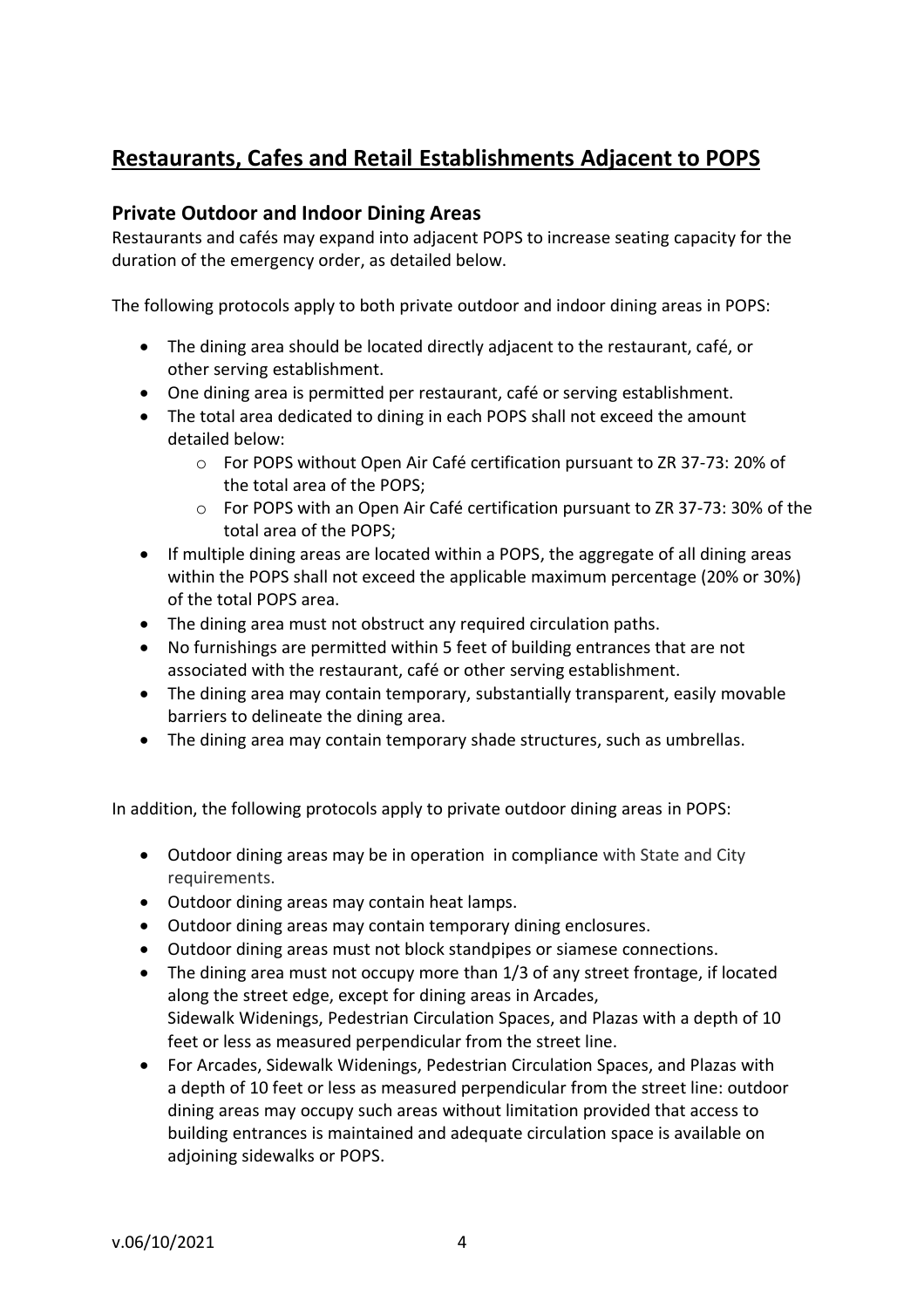In addition, the following protocols apply to private indoor dining areas in POPS:

• Indoor dining areas must comply with indoor capacity limits and service and operation requirements consistent with State and City requirements.

#### **Kiosks**

Kiosks are permitted in POPS for the duration of the emergency order in accordance with the following protocols:

- The kiosk must be a one-story temporary structure that is substantially open and transparent.
- Each kiosk must not occupy an area in excess of 100 square feet per kiosk, including roofed areas.
- Kiosk placement must not impede or be located within any required circulation path.
- Kiosks may be occupied only by uses permitted by the applicable district regulations such as news, book or magazine stands, food or drink service, flower stands, information booths, or other activities that promote the public use and enjoyment of the POPS.

#### **Retail**

Retail stores that front a POPS may temporarily occupy an area of a POPS for merchandizing, point of sale or product pick-up activities.

The following protocols apply:

- The merchandizing area must be directly adjacent to associated retail store.
- The merchandizing area must not obstruct any required circulation paths.
- Merchandizing areas are permitted to occupy a maximum of 10% of the total area of the POPS. If multiple merchandizing areas are located within a POPS, the aggregate of the merchandizing areas shall not exceed a maximum of 10% of the total POPS area.
- The merchandizing area must not exceed the length of the associated retail frontage.
- Merchandizing areas may contain temporary shade structures and other apparatus necessary to conduct retail merchandizing

## **Addition of Public Movable Tables and Chairs**

Additional movable tables and chairs beyond what are required or indicated on approved plans may be temporarily placed in POPS. Movable tables and chairs can be used for a variety of purposes, including to enjoy take-away food and beverages from nearby grocers, bodegas, restaurants, and cafes.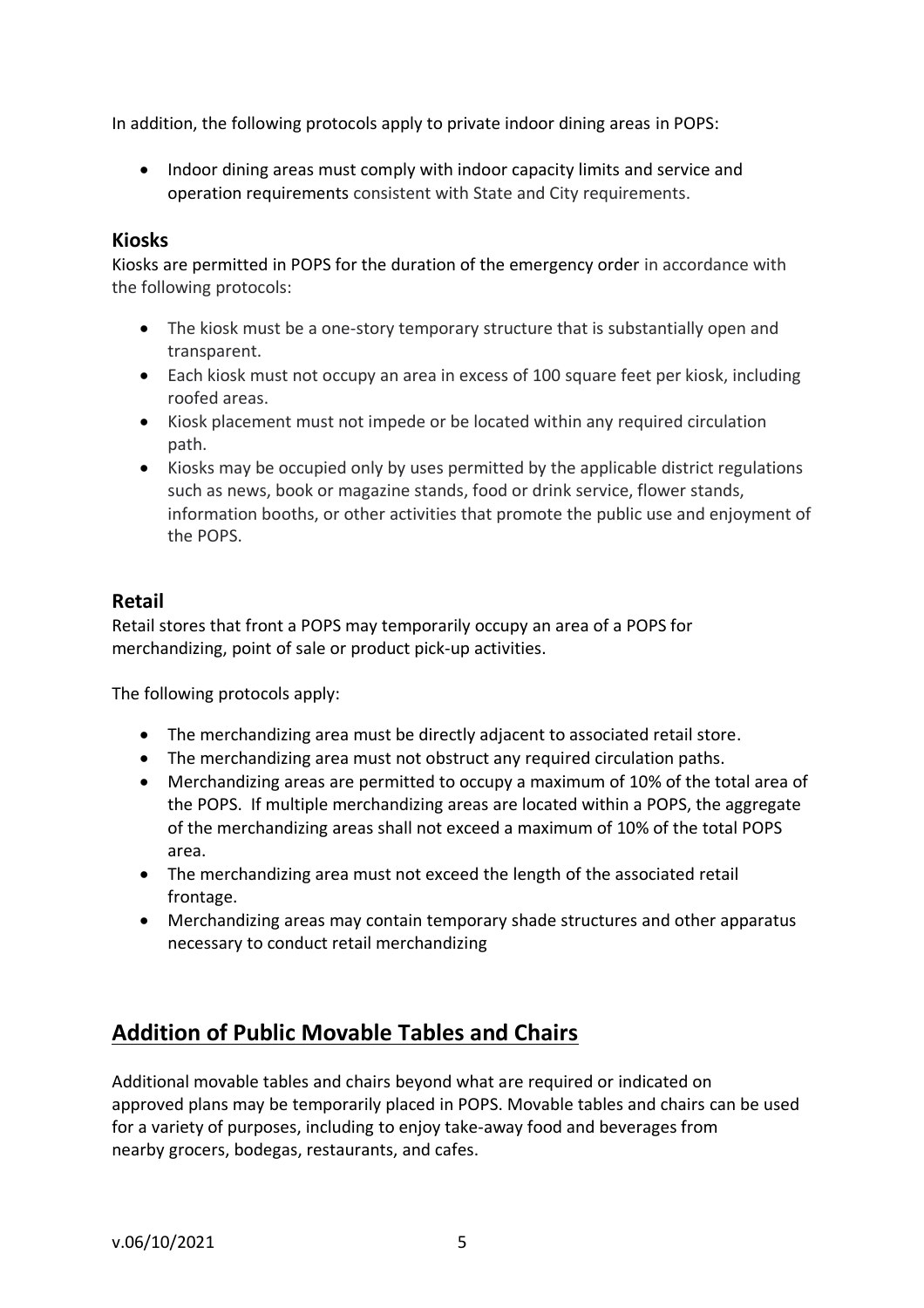Furnishing protocols:

- All furnishings shall be moveable and made of high quality and durable materials.
- Tables and chairs shall not be chained, fixed, or otherwise secured between the hours of 7:00 a.m. and 9:00 p.m., but may be stored or secured between the hours of 9:00 p.m. and 7:00 a.m.

No furnishings, including storage of furnishings, shall be permitted within 5 feet of any building entrance, nor shall they be permitted within any required circulation paths

## **Office and Commercial Building Operations**

To facilitate reopening of commercial and office buildings, temporary uses to facilitate building operation are permitted to occur within POPS, as detailed below.

### **Queuing**

Commercial or office buildings fronting onto a POPS may use areas adjacent to the to the building's primary entrances for entry queuing into the building and may designate the location and direction of queuing by the use of tape and rope stanchions. Rope stanchions may only be located within the POPS during business opening hours and shall be fully removed from the POPS when not in use. Queuing areas shall not obstruct any required amenities or required circulation paths and shall not substantially interfere with the public's use and enjoyment of the POPS.

### **Shade and Weather Protection Structures**

The use of temporary tents, marquees or other shading structures is permitted for shading health screening stations and personnel to allow for screening of tenants and/or visitors entering a commercial or office building fronting onto the POPS. The use of shading structures to cover entire queuing areas within a POPS is not permitted.

### **Bike Parking**

### **Bikeshare**

Bikeshare docking stations and associated bicycles may be located within POPS for the duration of the emergency order, pursuant to agreement with the Department of Transportation and bikeshare contractor.

### **Bike Racks**

Bike racks are permitted to be located within POPS for the duration of the emergency order. Bike racks must be located within close proximity to the adjacent sidewalk.